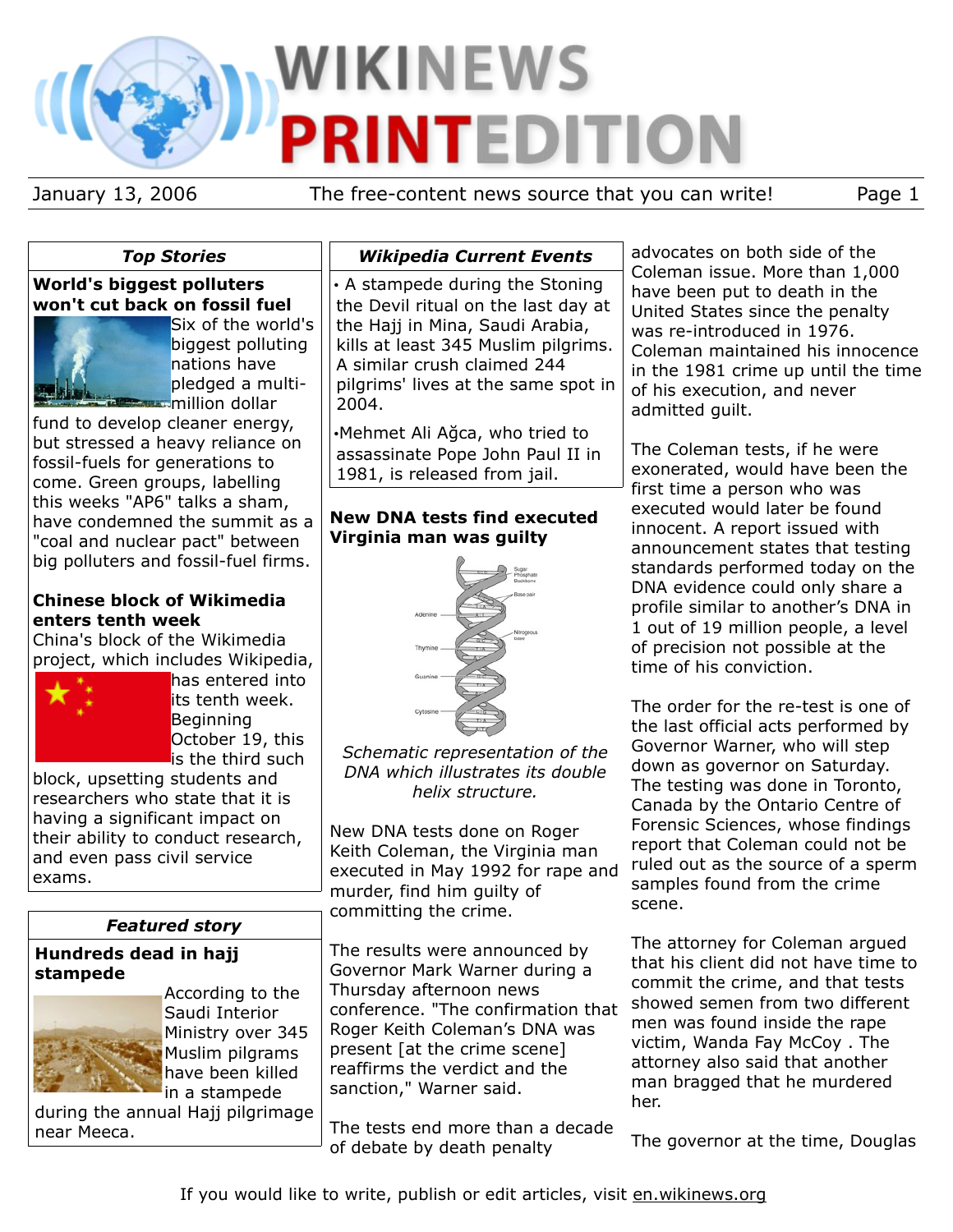## Friday, January 13, 2006 Wikinews Page 2

Wilder, allowed the sanction to proceed against Coleman after he failed a lie-detector test administered shortly before the execution was carried out.

#### **Hundreds dead in hajj stampede**



*The Plains of Arafat on the day of Hajj Photo Credit: Ali Mansuri*

According to the Saudi Interior Ministry over 345 Muslim pilgrams have been killed in a stampede during the annual Hajj pilgrimage near Meeca.

The stampede happened at Jamarat Bridge, near Mecca in Saudi Arabia, during an event were pebbles were thrown at a pillar, representing the stoning of Satan as part of the final rites of the Hajj. The stampede began when luggage from a bus tripped pilgrims at the eastern end of the wall causing a bottleneck. Those who were tripped were then crushed by the wave of people behind them.

Muslims are required to make a pilgrimage to Mecca during the lifetime, if they are physically or financially possible to as it one of the five pillars of the Islamic faith. Saudi officials had already replaced the pillar before this event happened with a oval wall with padded edges to protect pilgrams from a crush, even more they installed security cameras and placed over 60,000 security

personnel in the area.

This is not the first time deadly stampedes have taken place during the Hajj, the deadliest stampade happened during the 1991 hajj, in which 1,426 pilgrims were trampled.

Last week, at least 76 people were killed when the Al Ghaza Hotel near the Masjid Al Haram or Grand Mosque collasped, the cause of which is unknown.

Non-Muslims are not allowed in Meeca.

#### **Hospitality exchange organisation grows to 100,000 members**



*About 450 members of the Hospitality Club gathered in the village of Monnai, France, for the annual "summer camp". Photo by Sébastien Jeux.*

The Hospitality Club became the first hospitality exchange network to pass the 100,000 members closest competitors, CouchSurfing and GlobalFreeLoaders, have 40,000 and 30,000 members.

Hospitality exchange organisations are dedicated to putting travellers in contact with locals offering to host them in their house for free, or simply offer them a tour of their city or share a meal with them. Besides the obvious financial advantage, the Hospitality Club believes that "bringing people

together and fostering international friendships will increase intercultural understanding and strengthen peace."

Servas Open Doors, the oldest network, in fact formally views itself as a peace initiative, and there are also a number of smaller hospitality exchange networks which focus on specialized audiences, such as Agritourism.

Veit Kühne from Dreseden, Germany, who founded the Hospitality Club in 2000 while he was still a student, believes that "one day, everyone will have the opportunity to visit any country knowing that someone will be waiting to receive them with open arms. People will travel in a different way, meet each other and build intercultural understanding through personal contact."

"There will be many members in places like Israel and Palestine, Northern Ireland, the Balkans, Chechnya, Rwanda, or Timor who will exchange hospitality with each other, and in small steps the Hospitality Club will have helped making peace a lasting vision for our wonderful planet," he adds.

milestone on January 11, 2006. Its travellers to find and contact locals Hospitality Club was the first online organisation to offer on a major scale the possibility for open to cultural exchange. The whole system is entirely free. The safe and efficient operation of the 30+ languages website and its database, forum, and chatroom depends on the work of hundreds of volunteers from around the world.

> Anybody can become a member, but they must provide their full name and address, for security reasons. All members have a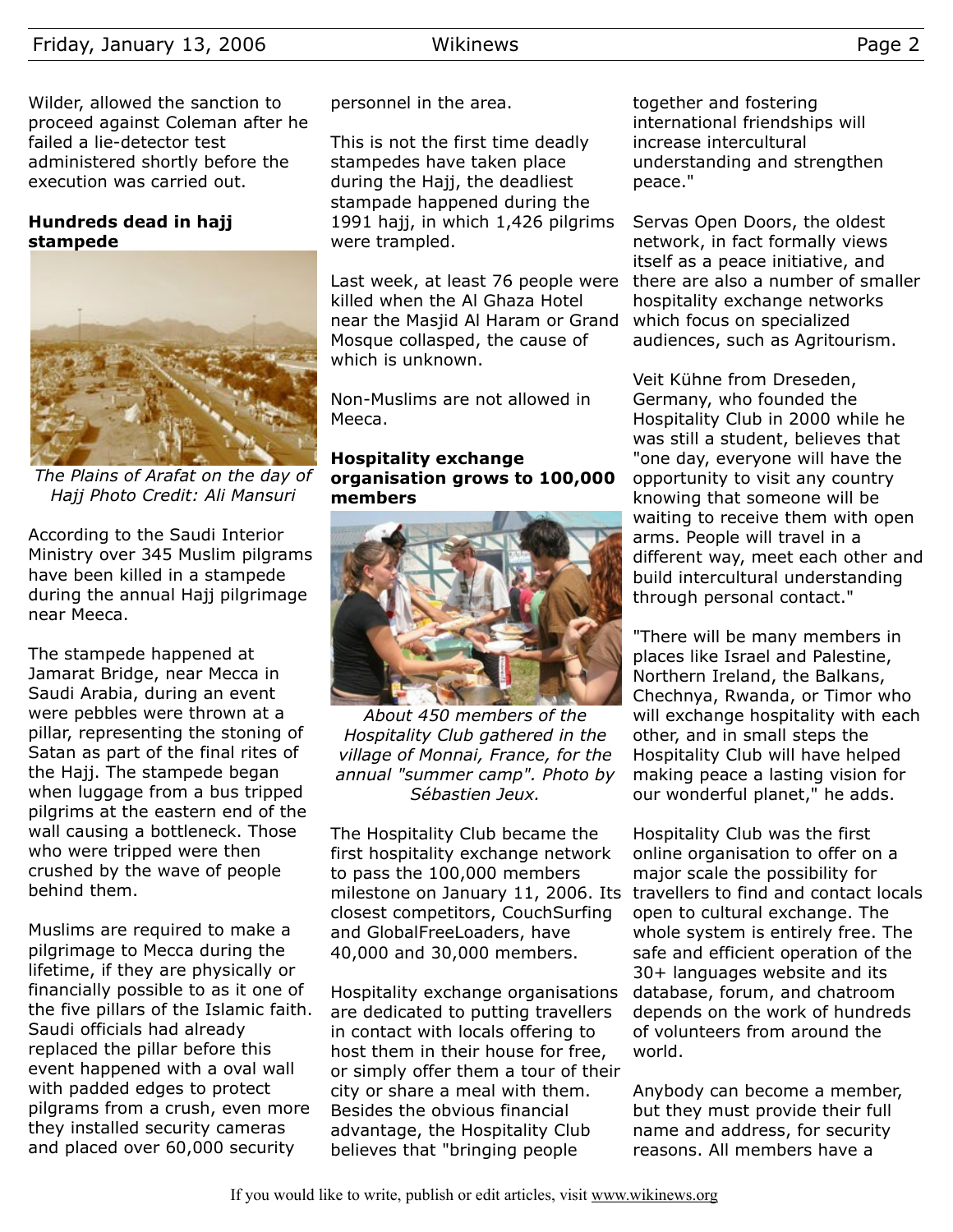profile they can fill with information about themselves and their preferences, to help prospective visitors contact the person most likely to welcome them.

The most often mentionned drawback of the system is lack of security. The main difference between hospitality exchange networks and other social networking platforms such as Orkut or LiveJournal is that the former's ultimate objective is to allow for face-to-face meetings. Users should realise that there is a risk involved, although according to Frenchman Jean-Yves Hégron, main software developer of the Hospitality Club, "By using the Club you have the same level of risk as the one you face whenever you get out from your home."



*Some of the most involved volunteers gathering in Brussels to discuss the evolution of the organisation. Photo by Martin Jähnert.*

Critics often mention lack of transparency in how they perceive decisions are taken by volunteers in most networks, the Hospitality Club apparently making no exception. Exponential growth of the network has also caused server failures alike to those observed in Wikipedia until recently.

The idea of free hospitality exchange is not new. Servas was

the first organisation to develop it, right after World War II. It still exists to this day, with over 15,000 members, and is represented as an NGO in the United Nations. Because democratic, paper-based Servas is perceived as bureaucratic by some, Hospex was created as the first online network in 1991.

Hospitality Club succeeded to Hospex in August 2000, introducing innovative security features ranging from spam protection to passport control and a sophisticated feedback system, thus making online hospitality exchange available to travellers with higher safety concerns. From 1000 members in July 2002 to 10,000 in February 2004, it quickly grew to 100,000 on 11 January 2006 and is expected to reach the million in about two years.

#### **Colombian unions reiterate their accusations against Coca Cola**

The workers of Coca Cola in Colombia reiterated their accusations against Coca Cola for violations to the collective agreements after denying that the world wide campaign they are moving forward has political interests. Javier Correa, president of SINALTRAINAL, the National Union of the Food Industry, denounced that Coca Cola continues to violate the worker's right of association. He declared that of 8,700 employees only 2,300 have a direct contract with the company and that contractors and sub-contractors have no right to join the union organization. In addition, SINALTRAINAL denounced that there is a persecution campaign against its members that has resulted in attacks by paramilitary groups.

**World's biggest polluters won't cut back on fossil fuel**



*The AP6 Delegates, at Government House, Sydney. January 2006*

Six of the world's major polluters, who participated in this week's Asia Pacific Partnership on Clean Development and Climate (AP6 or APPCDC), have launched a multimillion dollar fund to develop clean-energy, but stressed they will be heavily reliant on polluting fossil-fuels for generations to come.

Green groups, labelling the talks a sham, have condemned the climate talks which were held in Sydney, Australia as a "coal and nuclear pact" between the big polluters and fossil-fuel firms. Australian climate change observers have attacked the AP6 outcomes as grossly irresponsible, saying the Federal Government is willing to accept the reality of runaway climate change.

A communique released by the AP6 states: "We recognise that fossil fuels underpin our economies, and will be an enduring reality for our lifetimes and beyond" - the document said. Green groups say the pact has missed a vital opportunity to commit to renewable energy sources. They say the two-day meeting failed to make any serious commitments in combatting global warming.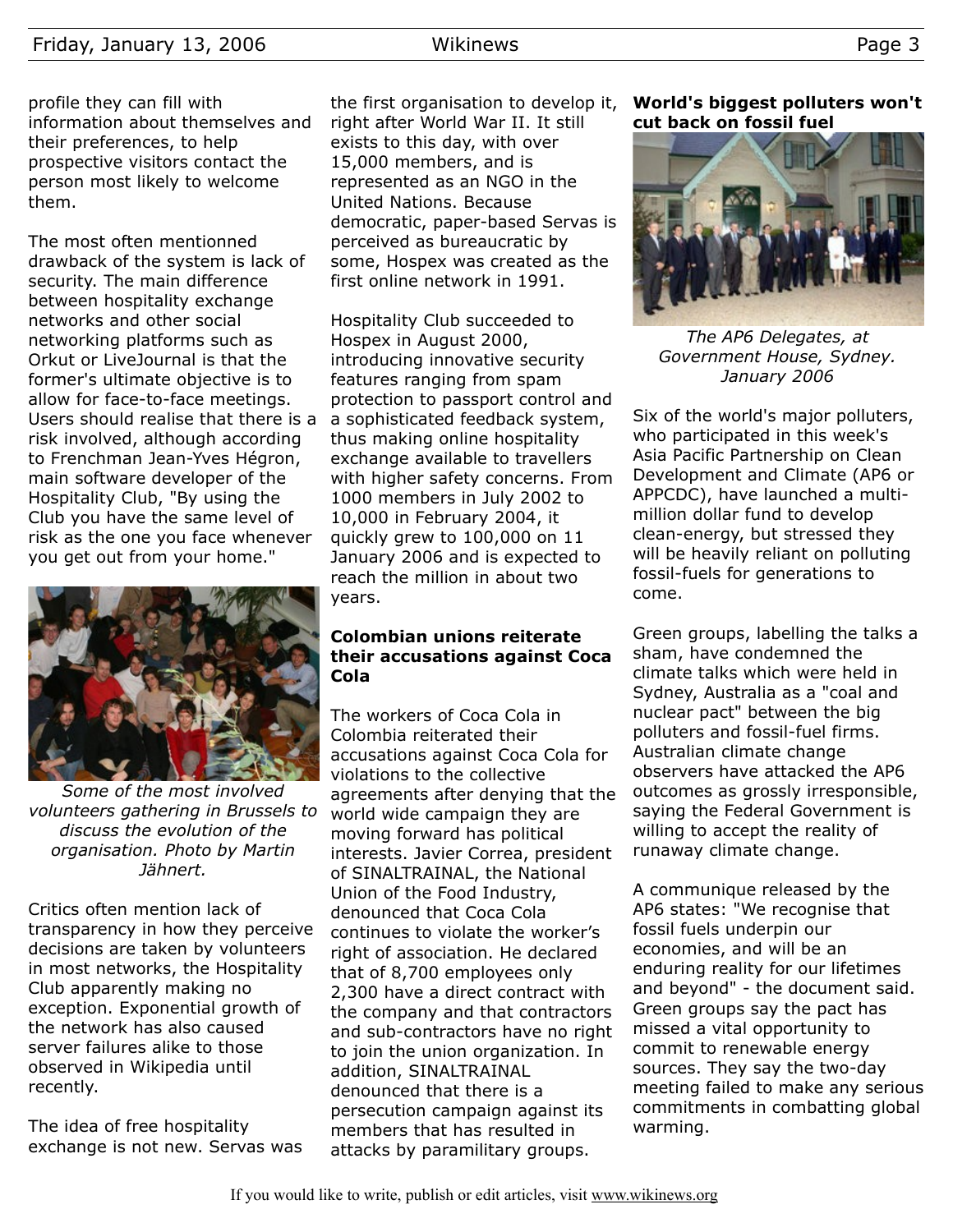Combined, the United States, China, Japan, India, South Korea and Australia, account for around half the globe's greenhouse gases. The six countries set up the summit as an ulterior method of tackling global warming outside the Kyoto Protocol by, they say, focussing on "clean-energy technology."

Nuclear Power, clean coal technologies, geosequestration and industry-driven environment funds were some of the proposals raised at the summit. Unlike the Kyoto Protocol the six nations have the talks and pledged to improve not set any targets to cut greenhouse gases.

Climate change observers have broadly criticised the AP6 as a waste of time. Australian Climate Institute's Clive Hamilton says the meeting did little to cut greenhouse gas emissions. "I think 1990 levels during 2008-2012. really this conference is about trying to protect the long-term future of the coal industry," he said. "If you look at the sort of business people who have a seat at the table at the conference in Sydney, they overwhelmingly represent the polluting industries rather than those that will at some time in the future replace them the renewable energy and energy efficiency industries."

CSIRO chief scientist Dr David Brockway says the technology required to reduce greenhouse emissions is not viable for industry.

"It has to be borne in mind that anything we are going to do to reduce greenhouse gas emissions and intensity from the Australian economy will come at a cost," he said. "What we are doing at the moment is doing research to try and reduce the size of that additional cost. I would say in a

five to 10 year timeframe a number of these technologies will become viable."

An AP6 communique issued at the end of the conference said reductions in greenhouse gases must be achieved without hindering economic growth - "the partnership aims to mobilise domestic and foreign investment into clean and low-emission technology by fostering the best possible enabling environments," it comments as misleading and states. Some of the world's big mining and energy firms attended efficiency.

Green groups, who were left out of the conference, say the talks were aimed at subverting Kyoto - which obligates some 40 developed countries to cut greenhouse emissions by 5 percent below "Basically, they haven't agreed to do anything in terms of serious commitment," said Monash University climate change expert Professor Amanda Lynch. The United States and Australia refuse to sign Kyoto claiming its mandatory greenhouse gas cuts would threaten economic growth.

Australian Prime Minister John Howard said, "experience has taught us that seeking arbitrary targets doesn't result in achieving practical solutions to global climate change." Mr Howard stressed the importance of maintaining economic growth to alleviate poverty, while cutting greenhouse emissions.

He said the summit had injected "an overdue dose of realism into the debate about climate change. We believe it is possible to tackle issues of greenhouse gas emissions and the challenge of climate change without reducing

living standards," he said. "The world will go on using fossil fuels for many years into the future because it's more economic to do so. So therefore it's elementary commonsense that you should try and make the use of fossil fuels more greenhouse gas sensitive, you should try and clean up the use of fossil fuel," he said.

The World Wildlife Fund (WWF) have dismissed Mr Howard's irresponsible. The WWF's chief executive Greg Bourne said, "in my whole business career, I have never seen a more misleading public statement as that... If the statements made today become a reality, this will lock us in to a four-degree rise in global average temperatures, when two-degrees is considered extremely dangerous," he said. "There couldn't be anything more irresponsible than to knowingly embark on a path towards massive increases in emissions and runaway global warming."

The AP6 nations said in the final communique that the eight public/private partnership taskforces created at the conference, will draw up action plans by the middle of 2006 on issues including renewable energy, power generation, cleaner fossil fuels and coal mining.

Environmentalists said the Sydney pact was doomed to fail because it did not impose targets on its members which comprise nearly half of humanity. The New South Wales Nature Conservation Council said the group's voluntary approach was a "licence for government and business to do nothing". "Without any incentives or penalties there is no reason for industry to move away from burning polluting coal and oil,"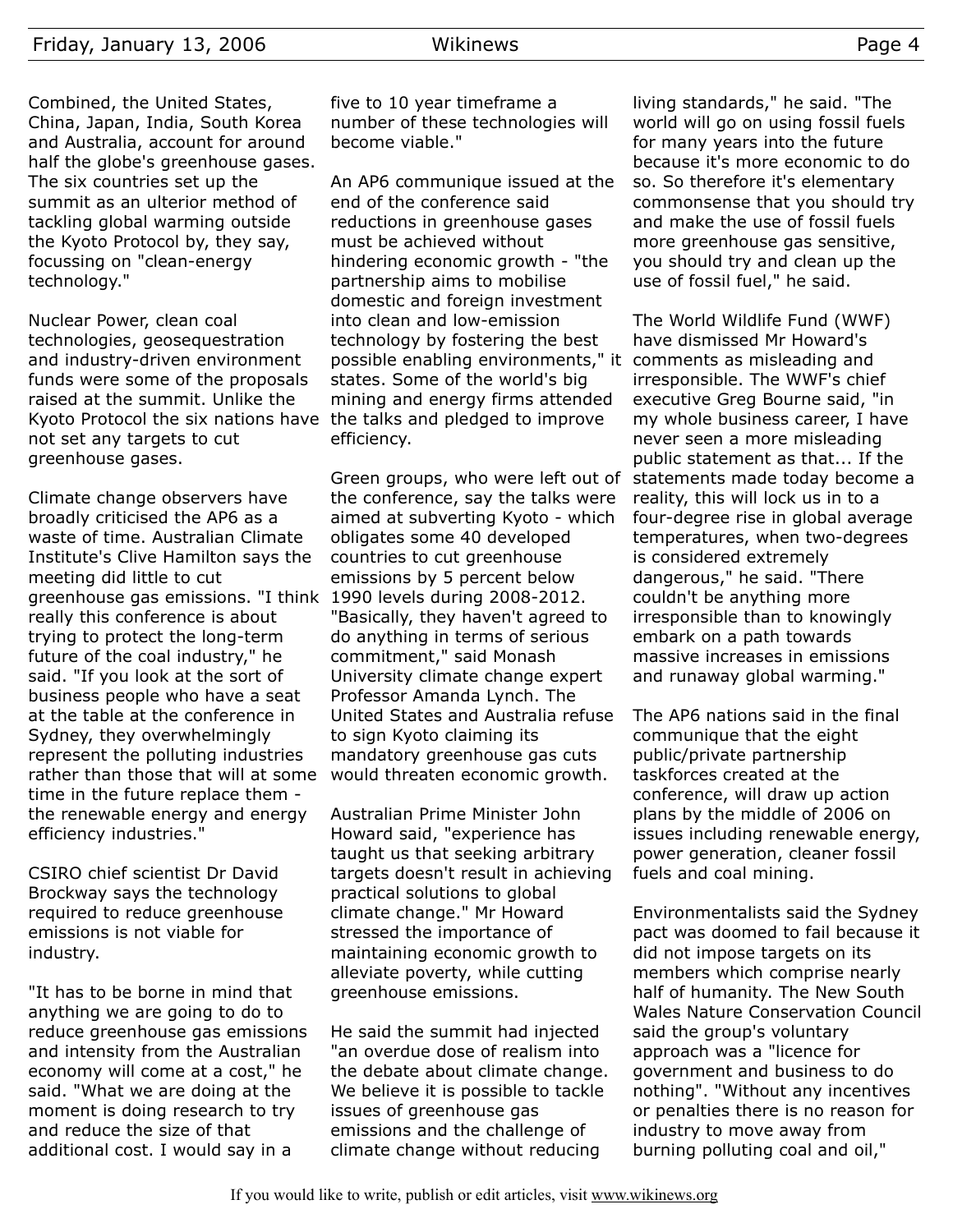said the council's Cate Faehrmann. Mehmet Ali Agca, jailed in 1981 for representative Shukri Ahmed said.

The AP6 countries encompass: 49 per cent of world GDP; 48 per cent released from Turkish prison. A of the world energy consumption; 48 per cent of global greenhouse gas emissions; and 45 per cent of the world's population.

Scientists say global warming is melting glaciers, raising sea levels and will cause more intense storms, droughts and floods. Current levels of carbon dioxide and methane in the atmosphere are higher now than at any time in the past 650,000 years, research from Antarctic ice cores shows.

#### **Lobbyist giant shuts down due to ties with Jack Abramoff and Tom DeLay**

The Alexander Strategy Group (ASG), one of Washington's top lobbying operations, plans to shut down at the end of January.

Edwin A. Buckham, the company's owner and former top DeLay aide, said Monday that the company had been fatally damaged by the publicity surounding the federal investigation the lobbyist Jack Abramoff and former House majority leader Tom DeLay (R-TX). the analysis made by Amartya

The company was founded in 1981 of Sweden Prize in Economic and has thrived due to its connections to Tom DeLay. Its current clients include Fannie Mae, Freddie Mac, Microsoft, and the Pharmaceutical Research and Manufacturers of America.

DeLay has been indicted for money laundering and other charges in Texas. ASG employed DeLay's wife, Christine, for four years.

## **Shooter of former Pope John Paul II released from prison**

shooting and injuring former Pope John Paul II in Rome has been Turkish court had determined that he had already completed his sentence with time already served. Many had not expected that the

Agca shot the Pope as he rode around St Peter's Square in a open-topped car. Agca was a Turkish militant who was a member of the nationalist Grey Wolves; however, his motives for the shooting remain unclear.

Agca was sentenced to life in prison in Italy, before being pardoned in 2000 and extradited to Turkey to serve jail time for the murder of Abdi Ipekci, a journalist. Turkish citizens were outraged that (2002), Ethiopia (2003) and Niger he served only four and a half years for murder.

#### **Calls for aid to help feed millions, as East Africa plunges into drought**

Millions may starve in Kenya, Somalia, Ethiopia, and Djibouti in East Africa, because of extreme drought, combined with inequalities built into mechanisms for distributing food, according to Sen, who was awarded the Bank Sciences in 1998. War in parts of the region is an extra exacerbating factor.

The countries need immediate food, water, seeds and any other agricultural product, according to the Rome-based Food and Agriculture Organization (FAO), which reports that millions of people are on the brink of starvation due to the recent severe droughts that have been devastating the area.

"The whole area is affected," FAO

"The situation is deteriorating." Local newspaper reports gave an official death toll at 30 faminerelated deaths, said Mr Ahmed.

area's dry season would be as severe as it has been, and did not anticipate the effects.

Others, such as Yves Engler, expect famines and massive starvation to continue in the region as long as the IMF continues to influence economic policies in the region. Yves Engler has claimed, consistently with Amartya Sen's analysis, that the IMF is responsible for worsening or actually creating famine in Malawi (2005).

The present drought has been said to be getting worse by the day, and the total figure for those who need food from the World Food Program could rise from today's 1.2 million, to exceed 2.5 million people, according to United Nations (UN) spokesman Stephane Dujarric at the organisation's New York headquarters.

The FAO had called for domestic food purchases in areas where harvests were expected to be favorable, coupled with food aid imports elsewhere, the UN's Mr Dujarric said.

Crops have failed, and local attempts at distributing supplies have been blamed on poor infrastructure and a lack of supplies. What makes the region's situation even more grave, is that the rainy season failed to aid in the production of much needed crops.

Nearly one-fifth of the population of Djibouti were said to be facing